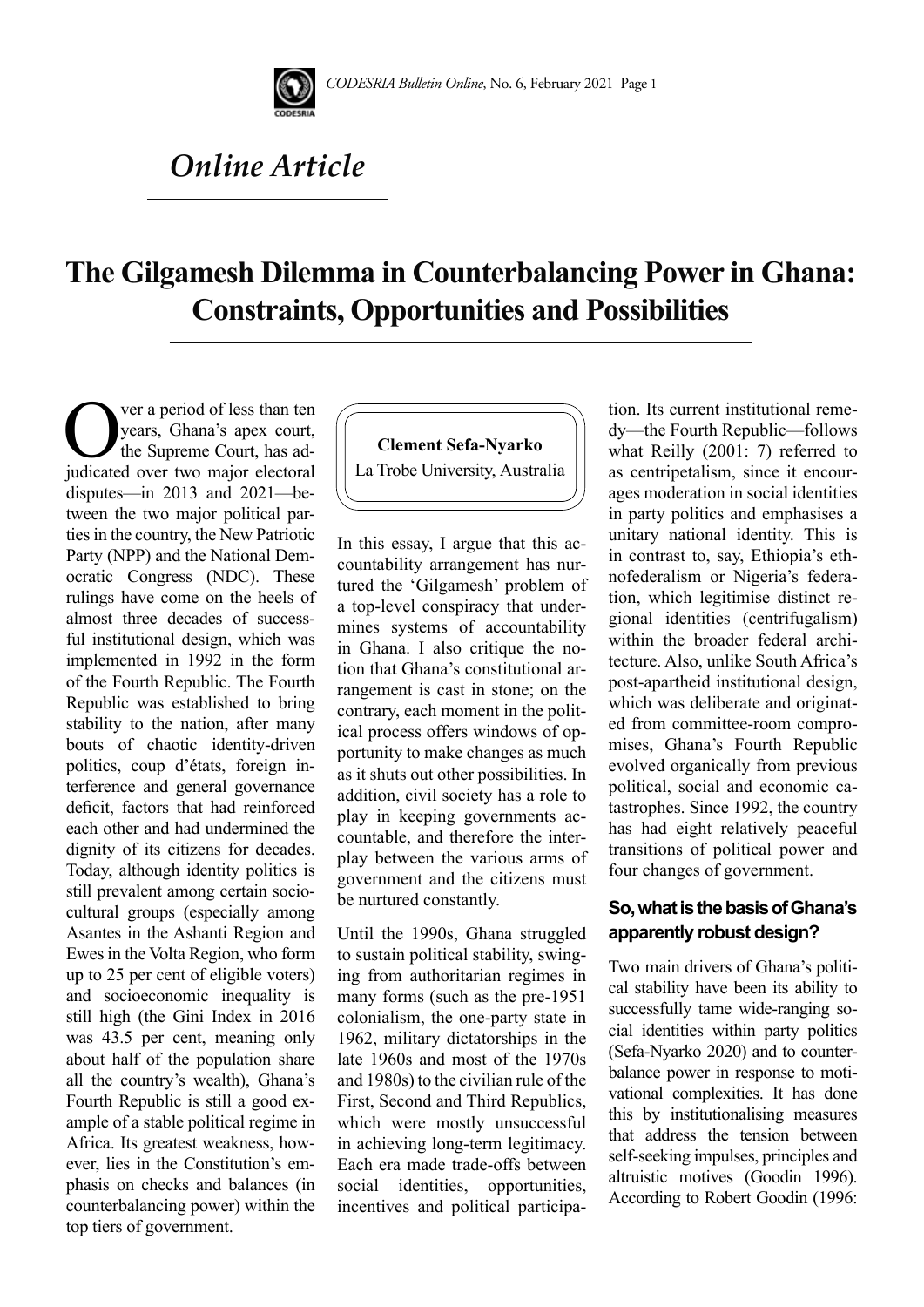19), institutions are 'organised patterns of socially constructed norms and roles, and socially prescribed behaviours expected of occupants of those roles', which are simulated to exert power and influence. One of the three principles of a good institution, as proposed by Goodin, is a sensitivity to motivational complexity. As Mahmood Mamdani (1996) argues, the self-seeking impulses of individuals and groups can be resolved through counterbalancing power between government, civil society and ordinary people. Generally, the counterbalancing of power generates an organic system of accountability, and one of its *modus operandi* is the Kantian Publicity Principle—the assumption that only publicly defensible actions are permissible and that people would proudly admit their higher motives, but not their lower motives, in public (see Luban 1996).

The Government of Ghana's Fourth Republic has three arms—executive, legislature and the judiciary each of which must check the other through legislation, constitutional instruments, judicial protocols and administrative processes (Republic of Ghana 1992). There is also civil society, which has established itself as a formidable force in creating equilibrium in the balance of power. Since civil society took shape in Ghana in the 1970s, it has perpetually exerted pressure on successive governments, from Kutu Acheampong's military-police alliance and throughout Hilla Limann's Third Republic to Jerry Rawlings' two military regimes the Armed Forces Revolutionary Council (AFRC) and the Provisional National Defence Council (PNDC). Civil society has manifested itself in many forms, such as the media, occupational groups, student's unions, sector-specific groups, issue-based groups, think tanks and academia.

Public demonstrations and protests, such as the 1995 *Kume Preko* outcry against the introduction of Value Added Tax, the 1993 Stolen Verdict campaign and pro-democracy demonstrations that shaped institutional design in the 1970s and 1980s, found legitimacy in the 1992 Constitution (Article 21(1)(d)). The Public Order Act, 1994 (Act 491, amended in 2016) reinforced this constitutional provision, even if some of its clauses, such as the requirement of police clearance for public demonstrations, have been widely criticised due to the risk of abuse by public officials in order to intimidate protesters.

Citizens exercising their individual rights also have agency through their participation in regular presidential, parliamentary and local assembly elections. Furthermore, the downstream distribution of executive and administrative authority through the Local Government Act, 1993 (Act 462, amended in 2016), legitimised by Articles 240- 256 of the 1992 Constitution, has expanded public participation in governance and counterbalanced central authority. Additionally, the inclusion of Article 55 in the Constitution, which forbids the expression of ethnic, religious or sectarian sentiments in party politics, has been widely credited for sustained political stability in Ghana (Arthur 2009; Sefa-Nyarko 2020).

International development agents like the World Bank and IMF, and bilateral agreements, have played a role, too. They have used what Pettit (1996) referred to as 'filters', or conditionalities, to counterbalance power in Ghana—and Africa in general—since the end of colonialism and the rise of neoliberalism in the late 1970s. When Ghana's economy was in near collapse in the 1980s, it was the conditionalities associated with the IMF's and World Bank's Economic Recovery Programme, and the infamous Structural Adjustment Programme, that complemented pressure from civil society for the country's return to constitutional rule in 1992. However, these conditionalities also compounded the crisis of breakdown and consensus in Africa, especially their capitalist, Eurocentric and often condescending and unrealistic motives (Grindle 2004; Kjær 2014; Mkandawire 2010).

## **But Ghana's 'institutional design' also reinforces power imbalances**

Undoubtedly, as philosophised by Thomas Hobbes, some central authority is required in the architecture of the state (the Leviathan) to ensure co-ordination, leadership and the provision of public goods and services. Ghana has such authority and associated legitimacy set up in its three arms of government. But, left unchecked, the state often abuses its power to extract value from society in ways that exploit and undermine individual liberties. So who determines the level and scope of checks and balances, and how should these be verified?

An outcome in the ancient Sumerian Epic of Gilgamesh (c. 1800 BCE) well describes the dilemma of the current power imbalance in Ghana. In this story, the new hero, Enkidu, who is created by the sky god, Anu, in response to the supplications of the people of the city of Uruk to counter the tyranny of King Gilgamesh, eventually sides with Gilgamesh. They combine forces to topple the gods and further undermine the interests of the people. In other words, checks and balances that originate from within the state (at the top) are not enough to protect the interests of society (at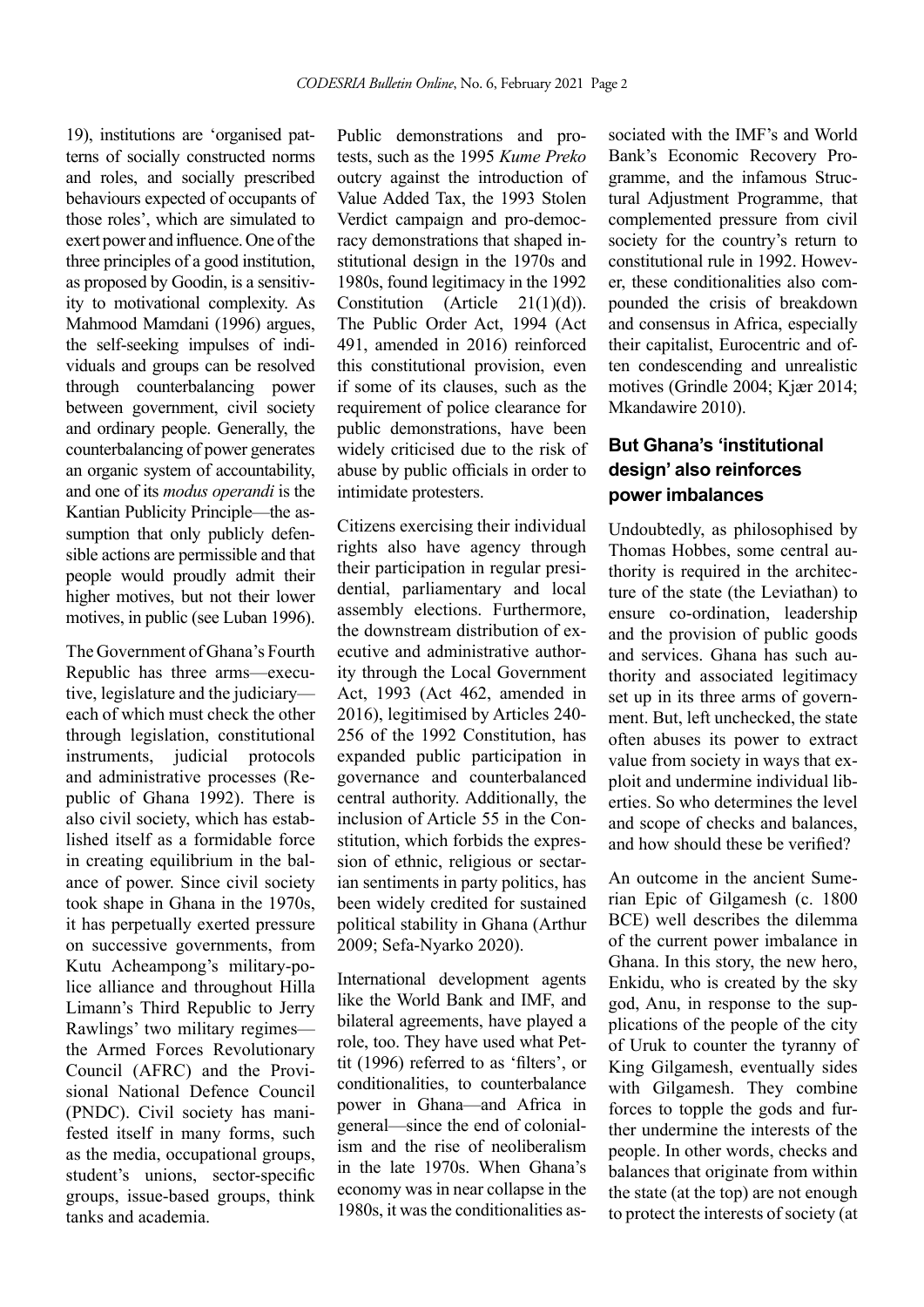the bottom). Accountability must be claimed by society because the state will not willingly offer it, and even if it does, it is rarely in the interest of society.

Ghana's constitutional provisions of checks and balances are only as good as civil society and other non-state actors are active, enduring and vigilant. Although Ghana has a vibrant civil society, a lot more needs to be done because the tension between state and society engenders constant tussle. The Gilgamesh outcome prevails in Ghana's Fourth Republic because the three arms of government can work together to undermine public interest, and often have done so. Here are some examples.

First, the executive and legislature conspired to reduce the potency of the Right to Information Law, 2019 (Act 989) in exerting transparency and social accountability. The genesis of the RTI law was the inability of the Institute of Economic Affairs, a private entity, to access exchange rate data from the Bank of Ghana in the late 1990s. This moved it to sponsor the draft of the RTI bill for Parliament's consideration (CHRI 2019). This was an attempt by a non-state actor to enforce the operationalisation of the freedom of information provision of Article 21(1)(f) of the 1992 Constitution. The legislature and the executive received the bill in good faith in the early 2000s. However, by the time they passed it into law in 2019, thirteen exemption clauses had been inserted (Sections 5-17) that rendered the law toothless in extracting relevant public information for social accountability. Parliamentary and executive privileges, public safety and national security were some of the reasons cited for these exemptions. Even international actors appeared to be part of this conspiracy. For instance, Section  $8(1)(d)(i-ii)$  of the law disallows the disclosure of information relating to international transactions made by the state. According to this exemption, it is illegal to:

> reveal information communicated in confidence by a public institution to (i) another public institution in another country or another government, or (ii) an international organisation or a body of that organisation (Republic of Ghana 2019)

Even though civil society initiated the RTI process with specific social accountability interests in mind, the legislature and executive took almost two decades to pass it into law, and by the time this was done, the substance of the document had been watered down, making it an ineffective tool to tackle corruption in public spaces. Obviously, the government was incapable of checking itself.

Second, the constitutional requirement of Article 78 that mandates the president to appoint the majority of ministers of state from among members of Parliament (MPs) adds to the Gilgamesh problem. This is because the executive and the legislature often conspire to grease each others' palms, so to speak. Parliamentarians act to please the executive, in order to get ministerial appointments, and the executive is almost certain that Parliament will look the other way when it makes submissions to it. In almost all cases, budgets, bills and contracts that the executive submits to Parliament receive parliamentary approval, often with minor or no revisions.

For instance, in 2020 the [infa](https://www.graphic.com.gh/news/general-news/agyapa-royalties-deal-to-go-back-to-parliament.html)[mous](https://www.graphic.com.gh/news/general-news/agyapa-royalties-deal-to-go-back-to-parliament.html)<sup>1</sup> Agyapa Minerals Royalties Investment Agreement, which was

found to be capable of perpetually [robbing the state](https://www.transparency.org/en/blog/ghana-what-is-going-on-with-the-controversial-agyapa-gold-royalties-deal)<sup>2</sup> of its mineral resources, received parliamentary approval without a hint of opposition from MPs. It was only when civil society rang the alarm about the inherent financial loss that would accrue to the state that the executive eventually abrogated the deal, which was meant to take its legitimacy from the Minerals Income Investment Fund, 2018 (Act 978). The deal had slipped through Parliament unopposed because of the close link between the two arms of government and legitimised opacity in some financial transactions of state (Kuditchar 2021). Even when the Auditor General and the Special Prosecutor attempted to intervene in matters of public interest in 2020, the former was hunted down and [forced to go on leave,](https://www.graphic.com.gh/news/general-news/domelevo-responds-to-akufo-addo-s-directive-to-proceed-on-leave.html)<sup>3</sup> and the latter [resigned out of sus](https://www.graphic.com.gh/news/politics/why-martin-amidu-resigned-as-special-prosecutor.html)[tained frustration](https://www.graphic.com.gh/news/politics/why-martin-amidu-resigned-as-special-prosecutor.html). 4

The deal also nearly succeeded because, throughout the period of the Fourth Republic, the ruling parties often had the majority of MPs to do government's bidding. However, this majoritarian exercise of power could change. In January 2021, the 8<sup>th</sup> Parliament was sworn into office after neither the ruling NPP nor the main opposition party, the NDC, had a clear parliamentary majority– each had 137 of the 275 seats. But this expectation is too ambitious precisely because of the manifestation of the Gilgamesh problem.

The equal number of ruling and opposition MPs in Parliament ordinarily should be a positive sign for enhanced checks and balances in Ghana, for two reasons. One citizen voters have become more discerning over time and have moved on from the usual ideological fixations to issue-based political decision-making, and now vote for presidential and parliamentary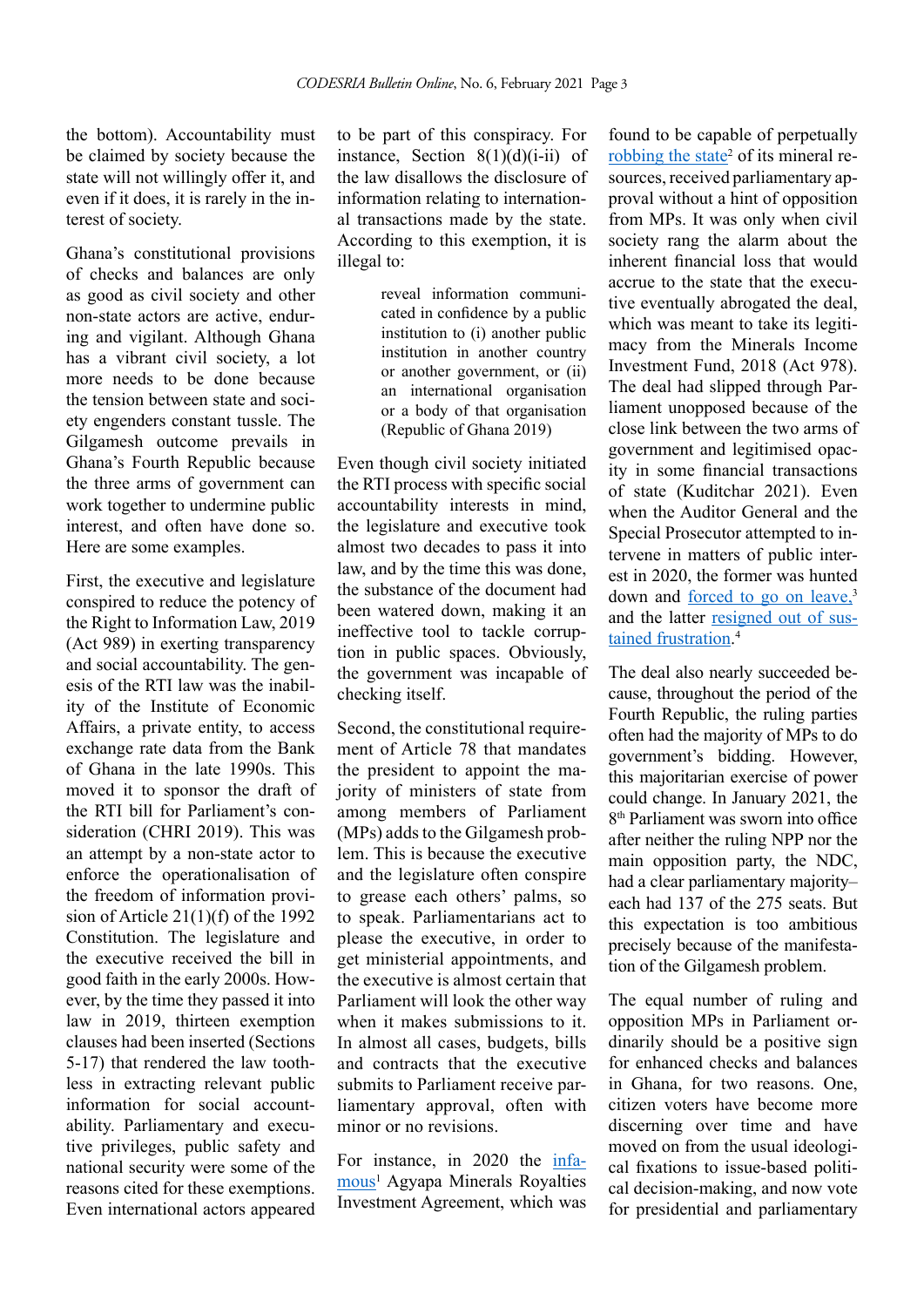candidates from different political parties in one election. This political decision-making is termed 'skirt and blouse' in local parlance. It signals to politicians that elections are votes of confidence and not a mere census of political affiliation. Two, in the new Parliament, it will be harder for the executive to get its laws, budgets and programmes rubber-stamped, since it will have to convince ruling and opposition MPs about the socioeconomic value of its programmes.

However, there are flaws in each of these two arguments.

First, voting patterns among almost a quarter of the voting population (Asantes in the Ashanti Region and Ewes in the Volta Region) have not changed since 1992, despite the provisions of Article 55. The votes gained by the NPP in the Asante Region since 1992 continue to increase—from 61 per cent (1992) to 66 per cent (1996), 75 per cent (2000), 75 per cent (2004), 72 per cent (2008), 76 per cent (2016) and 73 per cent (2020)—while in the Volta Region the NPP received an average of only 11 per cent over the same period. Conversely, the NDC claimed an average of 87 per cent of votes in the Volta Region between 1992 and 2020, and managed only 27 per cent on average in the Asante Region (Sefa-Nyarko 2020). In the 2020 election, classified as a pacesetter due to informed political decision-making, the NDC maintained its lead in the Volta Region with 85 per cent of votes, while the NPP got 15 per cent in that region (Electoral Commission Ghana 2020). Similar patterns of unflinching support have been recorded in the three northern regions and among some Akan groups, although voters in the cosmopolitan national capital, the Greater Accra Region, have remained the arbiters of change throughout the Fourth Republic. This suggests that institutional design, even in its most effective form, cannot displace informal arrangements, and Article 55 has been only partially successful in taming sociocultural identities in party politics.

Second, any top-down counterbalancing arrangement is counterproductive without the sustained involvement of ordinary citizens. MPs in the Fourth Republic have been found to easily agree on things that are of interest to them, like salary and bonus adjustments, which are often not aligned with wider society's interests. They have also been found to approve certain laws and contracts that have not stood up to public criticism, such as the Right to Information Law and Agyapa Minerals Royalty Investment Agreement. It is therefore foolhardy to believe that, on their own, MPs would be able to improve checks and balances. At best, governing and opposition MPs might collaborate to achieve goals other than those of public interest. At worst, they are likely to bicker, stalling government business and undermining the ruling government programmes, just as the Parliament of the Third Republic did under the Hilla Limann government. Rawlings' second coup d'état eventually toppled that government on the grounds that it was incompetent in meeting the needs of the people. Similarly, not working in the public interest could potentially spell doom for the Fourth Republic. Civil society ought to be consistent in showing interest in the affairs of the state, and explore legitimate means of contributing to public discussions, even as the party numbers in Parliament have the potential to strengthen collaboration among MPs or bring the country to a standstill.

The judiciary has not been unblemished either. The 2015 Anas Aremyaw Anas' exposé showed that the judiciary, just like all other arms of government in Ghana, cannot behave without the critical eyes of society on it. In this scandal, judges and lawyers were found to have conspired against unsuspecting victims on trial, taking bribes and aborting justice (Sefa-Nyarko 2015). Judicial reforms followed, which appear to be far reaching. but it cannot be assumed that they will institute greater fairness since the justice system is shielded and its processes are still shrouded in secrecy. There is no doubt that the judiciary still enjoys some legitimacy, as evidenced in the 2021 election arbitration between the NPP and the NDC at the Supreme Court. But this legitimacy is part of a process that must constantly be monitored. It is not an end in itself.

#### **Implications**

The formal structures of state are only effective and responsive to society if society itself is proactive in purposefully engaging with the state. Hayek (1989) has been critical of the state's capacity to be magnanimous and disciplined, which is true only if society fails to monitor, engage, disagree, contest and co-operate with the state when necessary (Acemoglu and Robinson 2019). Such collaboration between the state and society will not be delivered on a silver platter, as the state is designed to dominate society, and will do so if not restrained by society with focus and purpose. Ghana's institutional design has been largely successful because of the interaction between the state and society. But this status is not static, it has flaws, and as a work in progress it requires consistent discourse, appraisal and reform. As seen in this essay, an im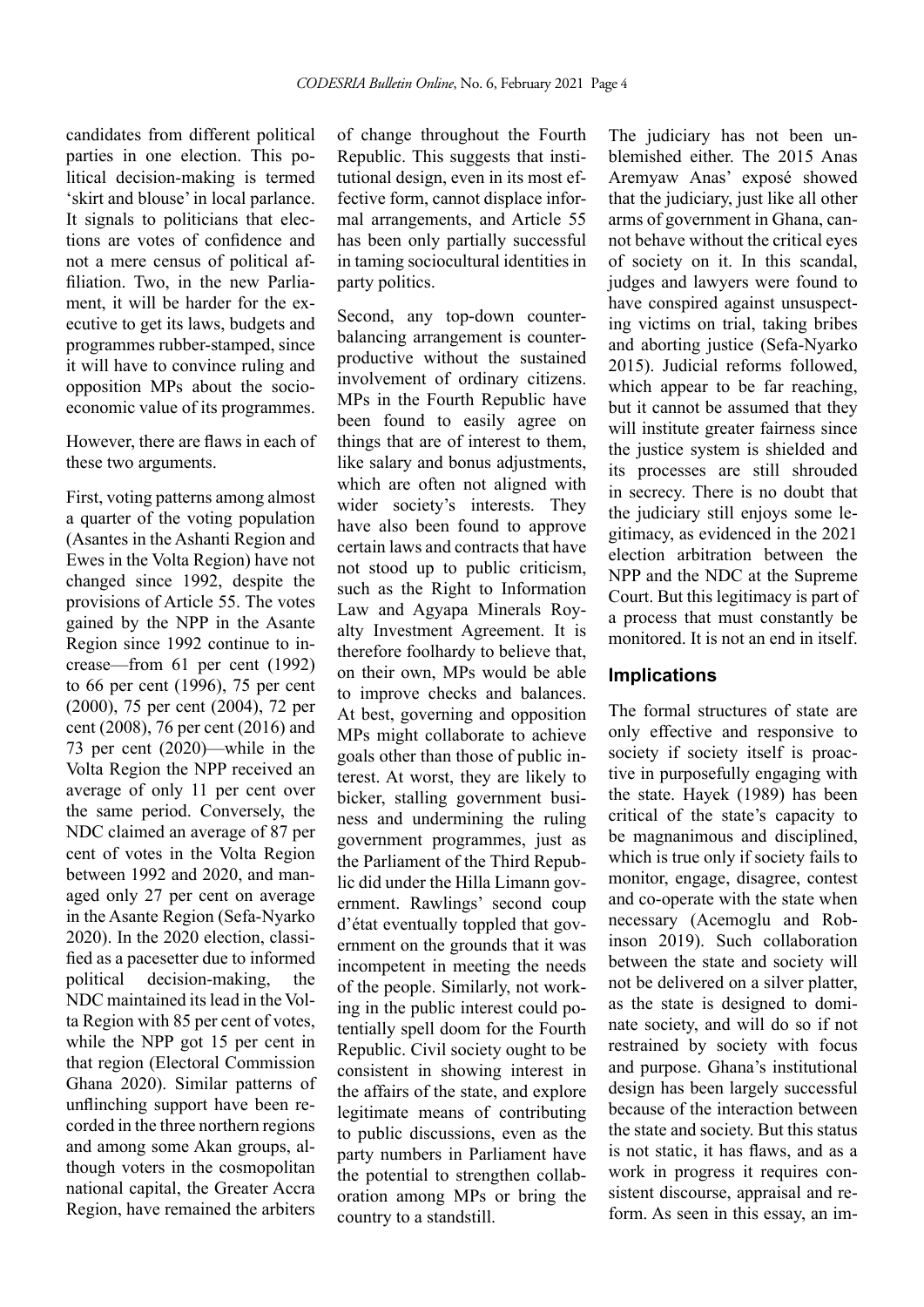portant driver of such reforms and self-reflection is civil society. But civil society itself is problematic.

The concept of civil society seems self-explanatory, as an autonomous and objective body that represents the interest of a constituency and functions independently of the state to exert principles of democracy, representation and accountability (Botchway 2018; Hutchful 1995). This is what Kasfir (1998: 1) referred to as the 'conventional view of civil society' (see also Whitfield 2003: 381). While this is true, it is a simplistic understanding of civil society, and ignores the complexities of engagements within itself and interactions with governments, donors, international development agencies and organised social groups in the pursuit of subjective interests.

The shape, form and process of civil society engagement in Ghana's state-building has evolved dramatically since the late colonial era. The modern nation emerged as an uncoordinated coalition of farmers, traders, school-leavers and an educated class negotiated with colonial authorities in the 1920s and 1930s. By the middle of the twentieth century, it had become a pawn in the hands of new African political leaders advancing a nationalist agenda. The debilitating socioeconomic conditions of the 1970s and the PNDC government's acceptance of the World Bank's Economic Recovery Programmes in the 1980s were catalysts for civil society to mobilise as non-state actors in various forms. In the Fourth Republic (post-1992), civil society has had a more stable and predictable role in political participation and governance than in previous epochs (Botchway 2018; Gyimah-Boadi 1991).

Nevertheless, the idea and practice of civil society are still in flux, and it would be naïve to assume that civil society organisations (occupational and functional groups) and civil society institutions (tertiary institutions, the mass media, faith-based organisations and issue-based advocacy groups) are a flawless collection of people and institutions who have an egalitarian agenda. Yet, without civil society and citizens in general, counterbalancing power is only a textbook exercise.

While the Gilgamesh threat remains in Ghana, civil society is the best catalyst for counterbalancing power, despite its shortcomings. The greatest strength of civil society lies in its decentralising tendencies. The media, for instance, ought to continue sharing information and engaging with public officials at all levels—community, district, regional, national and international. A similar strategy of societywide advocacy, information-sharing and social accountability must be employed by all other non-state actors, lest the Gilgamesh problem infest their ranks too.

#### **Notes**

- 1. https://www.graphic.com.gh/ news/general-news/agyaparoyalties-deal-to-go-back-toparliament.html
- 2. https://www.transparency.org/ en/blog/ghana-what-is-going-onwith-the-controversial-agyapagold-royalties-deal
- 3. https://www.graphic.com.gh/ news/general-news/domelevoresponds-to-akufo-addo-sdirective-to-proceed-on-leave. html
- 4. www.graphic.com.gh/news/ politics/why-martin-amiduresigned-as-special-prosecutor. html

### **References**

- Acemoglu, D. and Robinson, J. A., 2019, *The Narrow Corridor: States, Societies and the Fate of Liberty*, London, UK: Viking.
- Arthur, P., 2009, Ethnicity and Electoral Politics in Ghana's Fourth Republic, *Africa Today,* Vol. 56, No. 2, pp. 44–73.
- Botchway, T. P., 2018, Civil Society and the Consolidation of Democracy in Ghana's Fourth Republic, *Cogent Social Sciences,* Vol. 4, No. 1, p. 1452840. DOI:1 0.1080/23311886.2018.1452840.
- Commonwealth Human Rights Initiative (CHRI), 2019, *The Right to Information: Ghana's Journey (1992–2019)*. Available online at www.humanrightsinitiative.org/ download/1570075247RTI per cent

20GHANAs per cent20JOURNEY per cent20(1992 per cent20- per cent202019).pdf.

Electoral Commission Ghana, 2020, Presidential Results Summary Sheets, compiled during the Ghana 2020 General Election, December, Accra. Available online at

> www.ec.gov.gh/resultssummary-sheets/. Accessed on 17 December 2020.

- Goodin, R. E., 1996, Institutions and their Design, in Goodin, R. E., ed., *The Theory of Institutional Design*, Cambridge, UK: Cambridge University Press, pp. 1–53.
- Grindle, M. S., 2004, Good Enough Governance: Poverty Reduction and Reform in Developing Countries, *Governance: An International Journal of Policy, Administration, and Institutions,* Vol. 17, No. 4, pp. 525–548.
- Gyimah-Boadi, E., 1991, Notes on Ghana's Current Transition to Constitutional Rule, *Africa Today,* Vol. 38, No. 4, pp. 5–17.
- Hayek, F. A., 1989, *The Fatal Conceit: The Errors of Socialism*, Vol. 1, Collected Works of F. A. Hayek, Bartley,W. W., ed., London: Routledge.